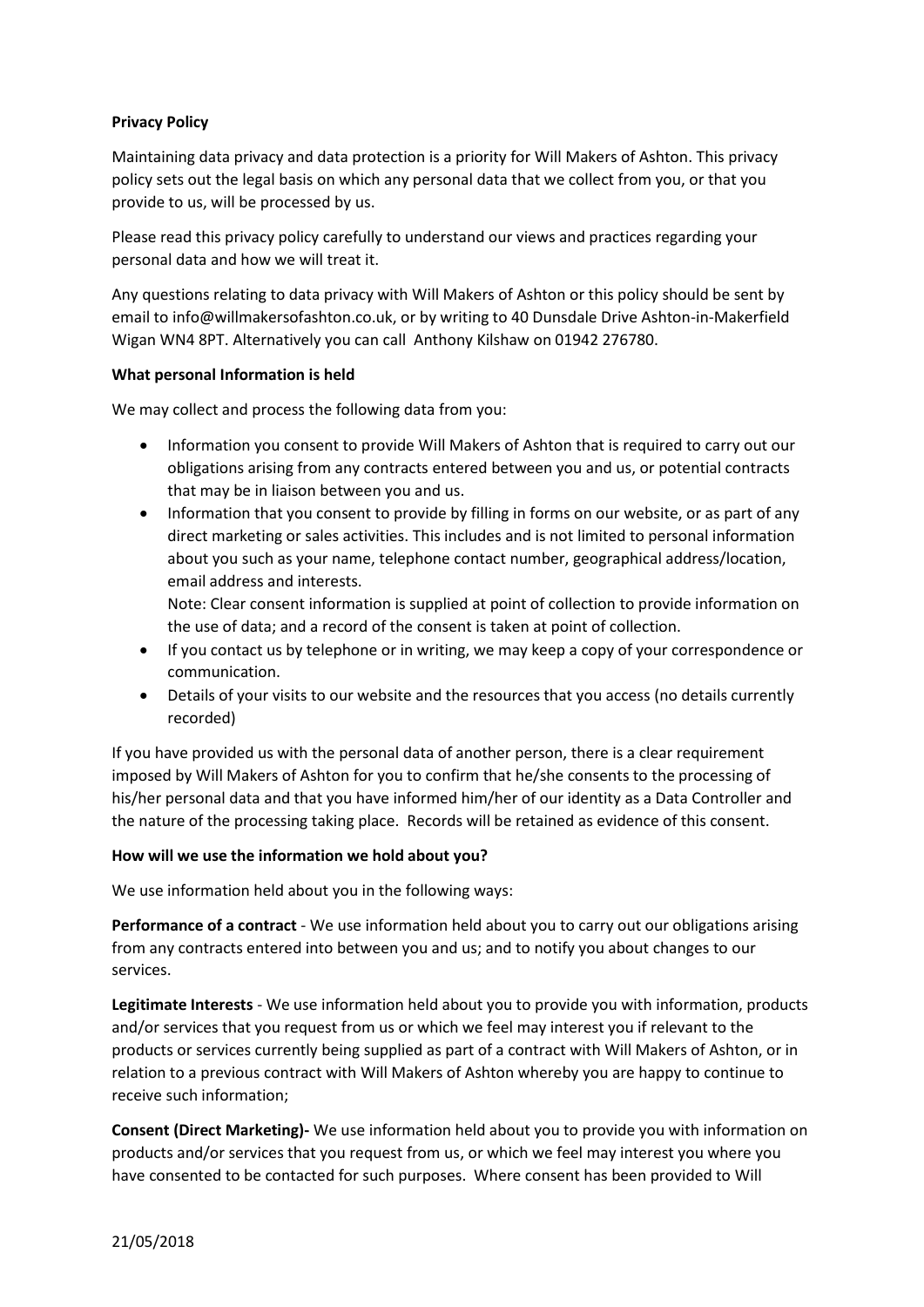Makers of Ashton, it is a recognised right of the Data Subject that this consent can also be withdrawn. Should you wish to withdraw consent, please email info@willmakersofashton.co.uk, or by writing to – 40 Dunsdale Drive Ashton-in-Makerfield Wigan WN4 8PT. Alternatively you can call Anthony Kilshaw on 01942 276780.

**Consent (Website)-** to ensure that content from our Website is presented in the most effective manner for you and your device (no data currently recorded);

We will not share your data with third parties for other marketing purposes unless we have your express consent to do so.

*Personal data may be shared with McHale Bakers for Will Storage purposes only.*

## **Changes to our Privacy Policy**

Any changes we may make to our Privacy Policy in the future will be posted to this page on our website

## **Your rights relating to Personal Data**

You have the right to ask us to cease processing your personal data for marketing purposes. We will seek consent (before collecting your data) if we intend to use your data for such purposes or if we intend to disclose your data to any third party for such purposes. You can also exercise your right to prevent such processing by contacting us at info@willmakersofashton.co.uk.

GDPR gives you the right to access information held about you. Your right of access can be exercised at any time. Will Makers of Ashton operate both a Data Subjects Rights procedure and a Subject Access Rights Procedure to ensure that all rights exercised by data subjects relating to personal data are managed appropriately.

From time to time, our website may contain links to and from our strategic partner(s), partner network(s), strategic sponsor(s), advertiser(s) and affiliate(s). If you follow a link to any of these websites, please note that these websites have their own privacy policies and that we do not accept any responsibility or liability for these policies.

### **Retention of your information**

We take appropriate measures to ensure that any information collected from you is kept secure.

Will Makers of Ashton operate a clear Retention policy and associated Retention Schedule to ensure personal data is kept only for so long as is necessary for the purpose for which such information is used.

If any of your personal data changes, or if you have any questions about how we use data which relates to you, please contact us by email at info@willmakersofashton.co.uk. We normally update your personal data within *seven (7) working days* of any new or updated personal data being provided to us, to ensure that the personal data we hold about you is as accurate and up to date as possible.

# **Disclosure of your information**

We may disclose your personal information to any member of our group, which means our subsidiaries, strategic partner(s) or strategic sponsor(s) our ultimate holding company and its subsidiaries as defined in section 1159 of the UK Companies Act 2006.